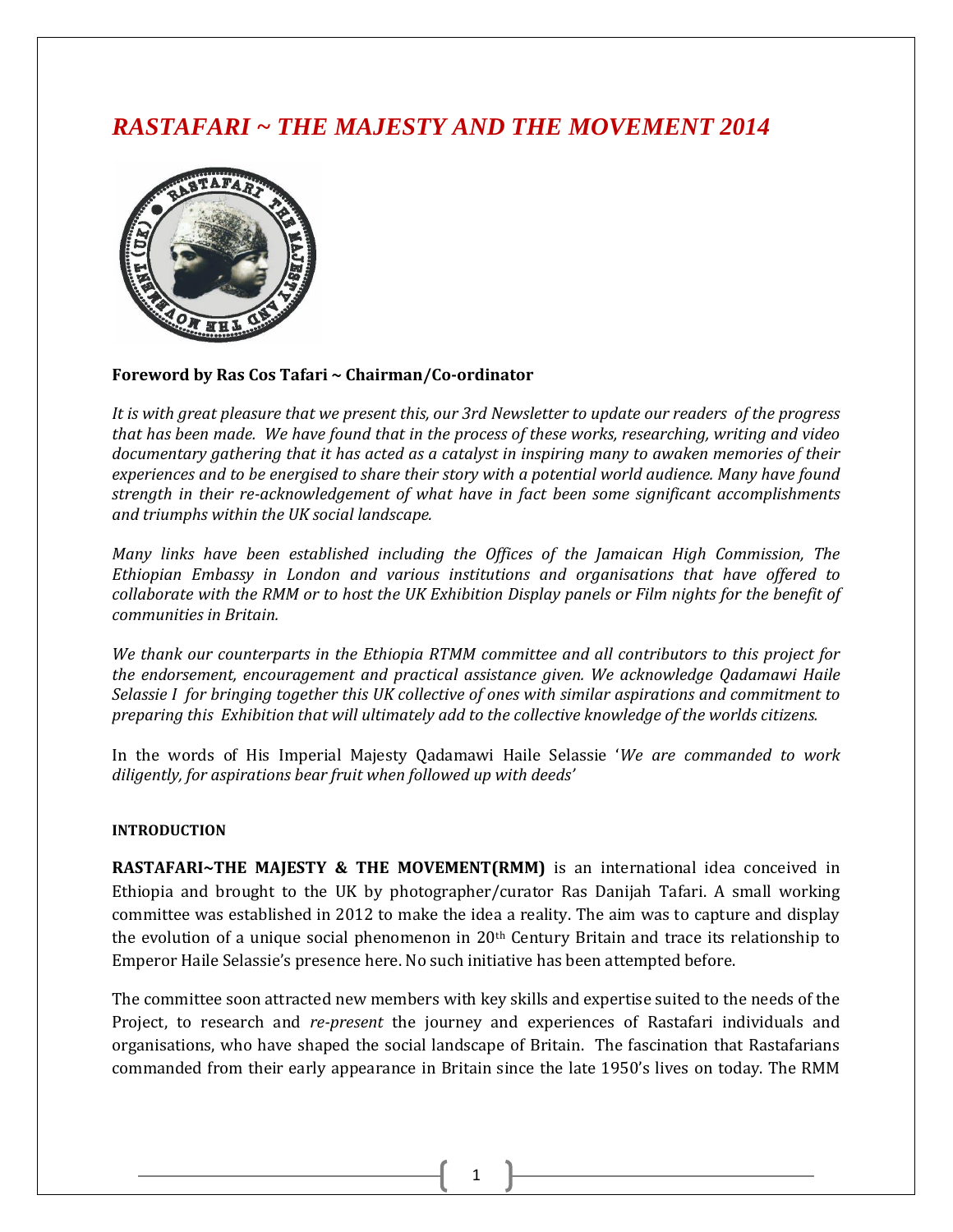(UK) is now positioned to depict that history through a vibrant selection of display panels, recorded Interviews, research materials, rare photographs, documentaries and films.

# **TRAVEL**

Various travel engagements promoting the project have been under-taken by RMM committee members in the period November 2013-April 2014.

Film producer Ras Rai and Project Administrator/Co-Coordinator Stella Headley in consecutive visits to Jamaica, made valuable links with the Rastafari community at high-profile conferences and meetings on the island. Information on the Project was shared with a range of organisations, media personnel and representatives of the movement. Positive contacts were established with the House of Dread and the Rastafari Univer-city of Higher Life Learning who showed interest in collaborating with RMM(UK) and intend to receive the project in Jamaica in the future. Writer Shango Baku spent 3 months in Ghana interacting with the local community and distributing info on the Project, which is scheduled for Ghana in 2015. Positive links were made with the head of Ghana Museums, Dr Zagba Oyortey of the Diaspora Coalition, the Ghana Rastafari Council and the Black Star Liner Credit Union.

Project Researcher Dr Robbie Shilliam reported on the Rastafari influence in Asia during a December visit to Bangkok. Sis Addishiwot returned to the UK in December after a three month stay in Ethiopia promoting the Exhibition further, gauging awareness on the ground and coordinating/facilitating communications between RMM HQ in Ethiopia and RMM(UK) committee. Hers was a follow-up to Ras Lionwyze and Sister Stella's trip to Addis Ababa and Shashemane last June 2013.

The full committee membership reconvened in February 2014 after a brief hiatus in the intensive schedule that has brought the Project to this level of accomplishment.

Ras Cos Tafari makes a visit to Gambia in April 2014 to generate awareness of the Exhibition, Gambia also having been identified as a future destination for the touring of the Exhibition on the African continent.

# **NEWSFLASH ~ Date: Thursday 30 Jan 2014**

The New York Times has listed Addis Ababa as one of the 52 places that should be visited in 2014. The travel section of one of the biggest daily newspapers in the US labelled Addis Ababa as an ambitious art scene that is heading toward the international stage.

"Building on a strong historical legacy (Addis boasts one of East Africa's oldest art schools) are a host of events scheduled for 2014: a photography festival, two film festivals and a jazz and world music festival. Thanks to the city's diverse art institutions and galleries, including the artist-inresidence village Zoma Contemporary Art Center and the Asni Gallery (really more an art collective than a gallery), there is an art opening at least once a week. Even the local Sheraton puts on *Art of Ethiopia*, an annual show of new talent. **But it's the National Museum that, in May and June, will host this year's blockbuster exhibit,** *Ras Tafari: The Majesty and the Movement***, devoted to Emperor Haile-Selassie I and Rastafarianism**," The New York Times stated.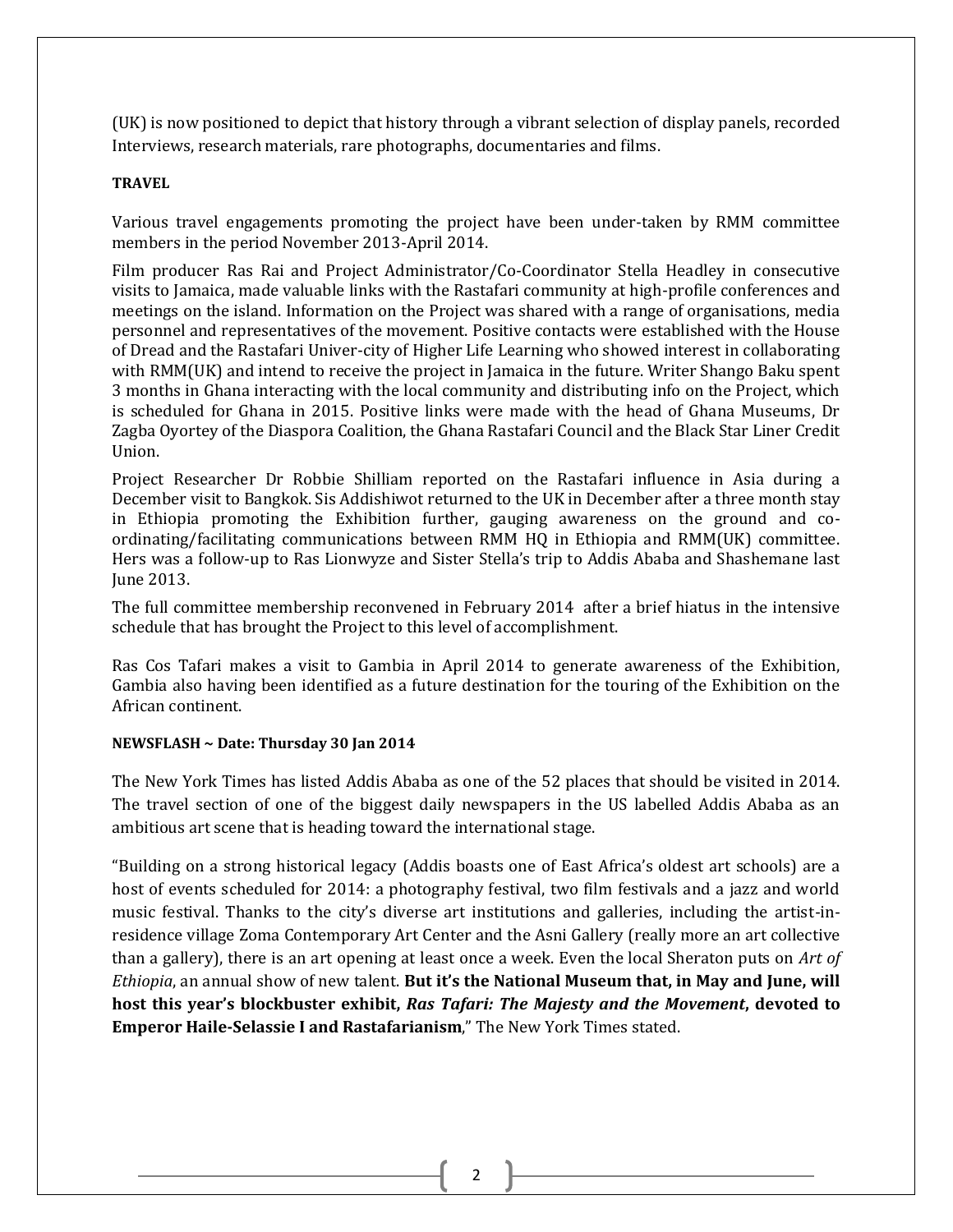#### **FUNDING**

RMM(UK) is now engaged in a robust fund-raising drive to fulfil its commitment to present the exhibition in Ethiopia during May-June 2014. An 8-person team is due to travel to Ethiopia in May to support the exhibition, make public presentations and facilitate access to the UK input. A special programme is also being drawn up for interaction with the Shashemane community. Air-fares are being fully paid by the UK team. Additional funds  $(E6,000 +)$  are being sought for transport of materials, technical back-up, subsistence and programmes in Ethiopia.

The Committee welcomes donations of funds or items such as books, clothing, artefacts, etc. that can be used in the fund-raising effort. Further info check Sister Stella [\(sistahoutlets@aol.com\)](mailto:sistahoutlets@aol.com) or Ras Shango [\(onebaku@hotmail.com\)](mailto:onebaku@hotmail.com) 07769813799 or 07903277175

# **SHASHEMANE**

RMM(UK) will be visiting Shashemane as a priority point of interaction on the Ethiopian landscape. An RMM(UK) & Ethiopia collaborative Shashamane itinery of events and community socialisation including a joint Film showing with the Rastafari Youth Initiative Council and interaction during and after the films: "First Rasta!" and "Occupy Pinnacle", local tours, Cultural bazaar supporting sustainable local Rastafari Businesses, story-telling for children, satellite exhibitions and community round table discussions have been arranged. Opinion leaders and organisations in Shashemane have been contacted to facilitate these events that will profile the iconic community and establish viable links for the future.

# **STOP PRESS ~ Date: Friday 21st February**

Entitled *Rastafari and Pan-Africanism* the first public presentation of the RMM(UK) was made on Friday 21st February at the weekly **PASCF**(Pan-African Social Community Forum) workshop in Brixton. RMM researchers and writers Dr Robbie Shilliam and Shango Baku addressed a full-house audience on the topic. Baku's 'professorial' delivery was spiced with humour whilst Dr Shilliam's slide show presentation engaged the gathering with poignant images from UK Rastafari history. The dual lecture was well received as new insights into the Rastafari evolution in Britain were shared with a highly responsive audience, eventually running out of Q+A time. Many thanks to the **PASCF**  for hosting this inaugural event.

# **RMM DATELINE 2014**

Friday 21st February RMM presentation at the Pan-African Social Community Forum (PASCF) March – April : Archive research, Video interviews. April - May : Preparations for travel to Ethiopia including Addis Ababa & Shashamane May 25th – June 25th : Addis Ababa National Museum of Ethiopia Exhibition. July : RMM Exhibition evaluations and Exhibition Report July 12th : Queen Mary University ~ Intergenerational Rastafari Conference. August - December 2014 RMM Phase 2 Development

# **SIGNIFICANCE OF THE PROJECT**

The Ras Tafari movement has arrived at a point of maturity, establishing a worldwide presence. In the 1930s no-one would have imagined that this disparaged, outlawed and persecuted 'cult' would have attracted an international following. Today there is no nation on earth without its

3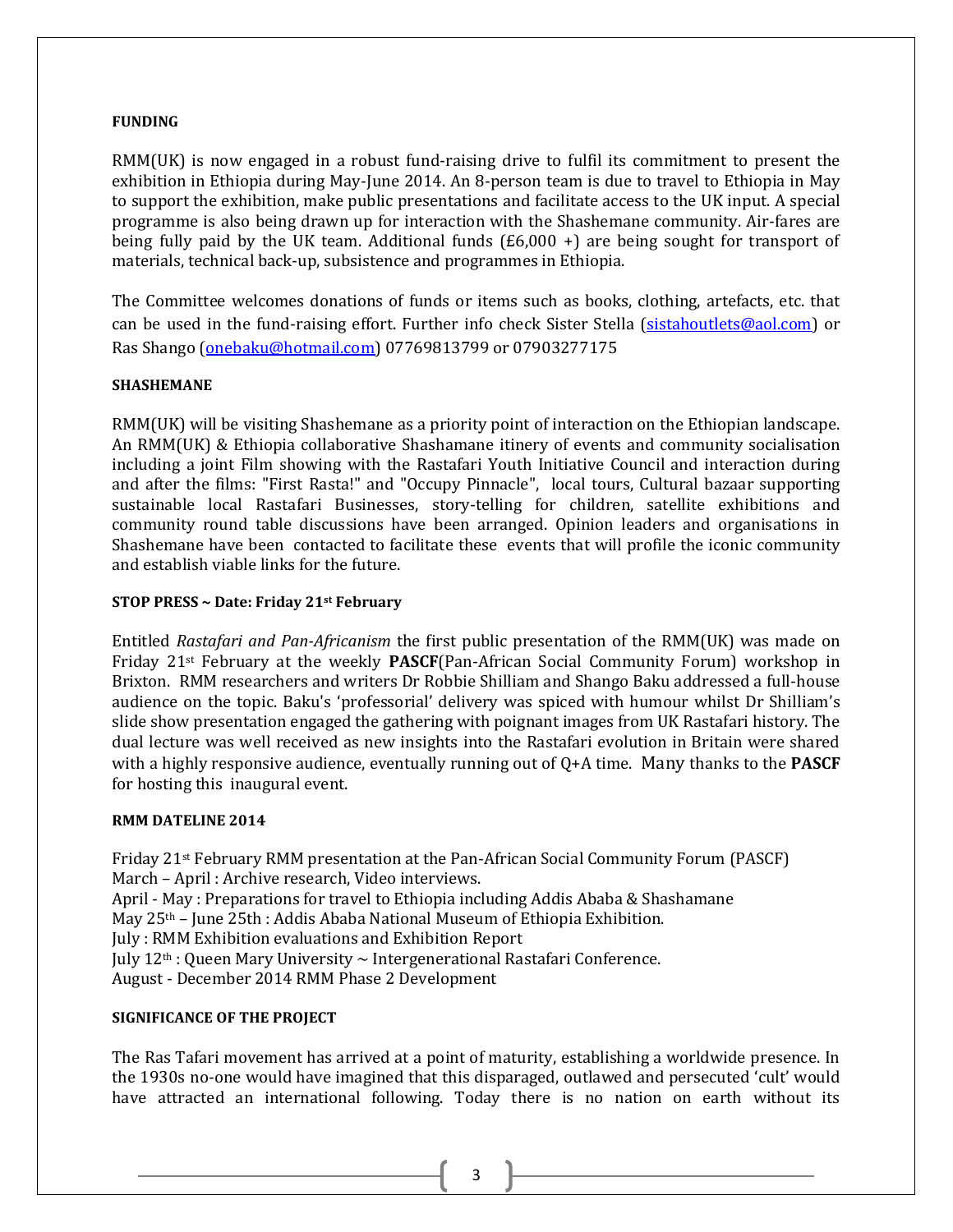constituency of 'brethren and sistren', no country where this extraordinary culture has not taken root or left its mark and influence. And still we rise, defying the gravity of human expectation.

Of late Caribbean nations have tied their flag to the Rastafari mast in search of Reparations from Europe for the long-term effects of slavery and colonialism. Legalisation of the sacred herb has also become a burning issue. The Rastafari agenda has belatedly been taken up by CARICOM as a *cause celebre*, hence the pressing need for us to document and profile the movement from within, lest the verdict of history overlook, diminish or erase our contribution to African redemption and world peace.

The importance of the RMM(UK) initiative hangs on these precedents. The UK movement has played a significant role in the evolution of the Rastafari presence ever since dreadlocks first appeared on the streets of Brixton in the late '50s. Each succeeding decade signposted a dynamic growth in numbers and impact on British society. The triumphs of a politicised generation of Rastafarians in education, employment, health and social acceptability have reverberated internationally. By the '80s and '90s the homeward trek to Africa by individuals, families and groups had begun, fulfilling the vision of Repatriation. That exodus continues in this century.

The Exhibition celebrates this history through storyboard panels, iconic images, photos and recorded narratives. These are profiled alongside His Imperial Majesty Emperor Haile Selassie's four and a half-year exile in Britain. By linking the Majesty and the Movement in the UK a crucial chapter in the unfolding story of the Rastafari presence is revealed and in so doing, affords us a prophetic insight into the future.

#### **POST-EXHIBITION VISION**

Long-term plans for continuation of the RMM initiative are in place. The momentum of the Project has over-reached its initial aims. The UK team have agreed collectively that RMM should have a lifespan beyond the Ethiopia Exhibition and should be viewed by communities across Britain. At present several partnerships have been enjoined with this in mind. The educational, cultural and social spin-offs of the project can serve a range of outcomes and benefit a variety of audiences and interest-groups. Rastafari Regal Livity (RRL) has been registered as a Community Interest Company representing RMM(UK). This legal entity will take the project to the next level and allow for the broadest development of its potential. Hopefully the exhibition in Ethiopia (and public responses to it) will provide answers as to how best to chart the future.

#### **Thank You's**

Many thanks to **Queen Mary University** for a generous donation towards the cost of printing display panels. Thanks to **Neil Kenlock** for photo contributions, **Stephen Bell** for the gift of an Ethiopian Scroll**,** the **Anglo Ethiopian Society (AES), Padmore Institute and the Black Cultural Archives.** Thanks to all those who have endorsed this project including Bongo Carl aka Jahug, Jah Youth (Roots Ambassador) and Jah Shaka. Special thanks to all the interviewees since the project commenced including  $\sim$  Menelyk Shabbaz, Ras Seymour, Ras Clan, Rev Springer (EOC), Tony Massive, Esther Stanford-Xosei, Sis Zauditu (Sick Be Nourished Birmingham), Sis Beth-Shani (Mothers Of Creation), Sis Makeda (MEMAMS Project Birmingham), Sis Atronsa, Princess Askale Selassie, Maka B, Ras Brenton, Ras Iman, Young Warrior, Nyanjah, Ras Tread, Makka (Pinnacle, Birmingham), Black Symbol, Beeni Brown. Makka B, the AES, Stephen Bell and others........